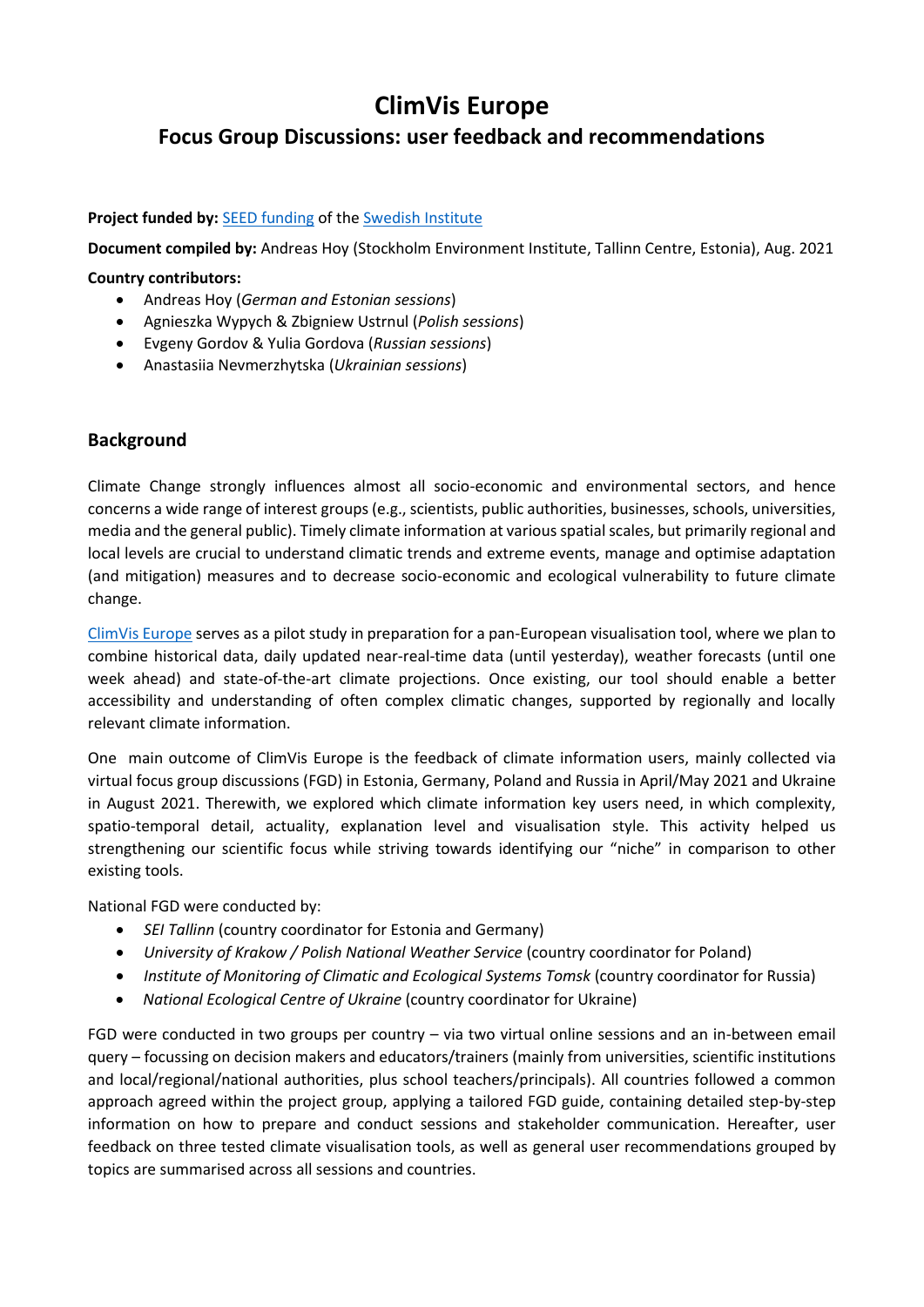# **Summary of user feedback on tested climate applications**

Three climate data visualisation websites – relevant in a pan-European context – were tested by FGD participants. Those tools are characterised by quite different approaches in terms of included content, complexity and visualisation style:

- o [Global Climate Monitor](http://www.globalclimatemonitor.org/)
- o World [Bank Climate Change Knowledge Portal](https://climateknowledgeportal.worldbank.org/)
- o [Copernicus Climate Information Portal](http://www.clipc.eu/indicator-toolkit)

#### **Evaluation of UEQ indicators**



*Results of the user experience questionnaire (UEQ), summarized for participating countries*

The illustration provides a basic (and not statistically significant) visual overview of how the three tools were perceived by the users, using the short [user experience questionnaire](https://www.ueq-online.org/) (UEQ) distributed among the participants. Visualised is the average rating on a 7-level-scale from -3 (negative) to +3 (positive). Evaluations with a score of >+0.8 are considered positive. The Global Climate Monitor was most positively rated in terms of attractiveness, perspicuity, efficiency and dependability, while the World Bank Climate Change Knowledge Portal ranks first in terms of stimulation and novelty. The more specialist-orientated Copernicus Climate Information Portal generally ranked at the last position, with especially low values for perspicuity, but a rather positive rating for stimulation and novelty. A summary of the tool perceptions is provided below.

The **Global Climate Monitor** (GCM) was generally considered to be the most accessible application, but also without too much depth.

Appreciated aspects:

- Very good structure = easy to use with clear navigation options
- Practical download option
- Receiving exact point values via cursor selection
- Creating point profiles easy to use and innovative
- Simple but effective guided tour via text boxes

Critical aspects:

- Tool was not updated after 2014 (dead links, e.g., to metadata section; some data end in 2013)
- Information limited to (only) averages of temperature, precipitation and evaporation
- Used grid cells are too wide-meshed (results in low spatial resolution, hence spatial differences are not well graduated)
- Buttons for simple forward and backward movement in time missing at start page
- Animation windows difficult to interpret and use (no customization possible)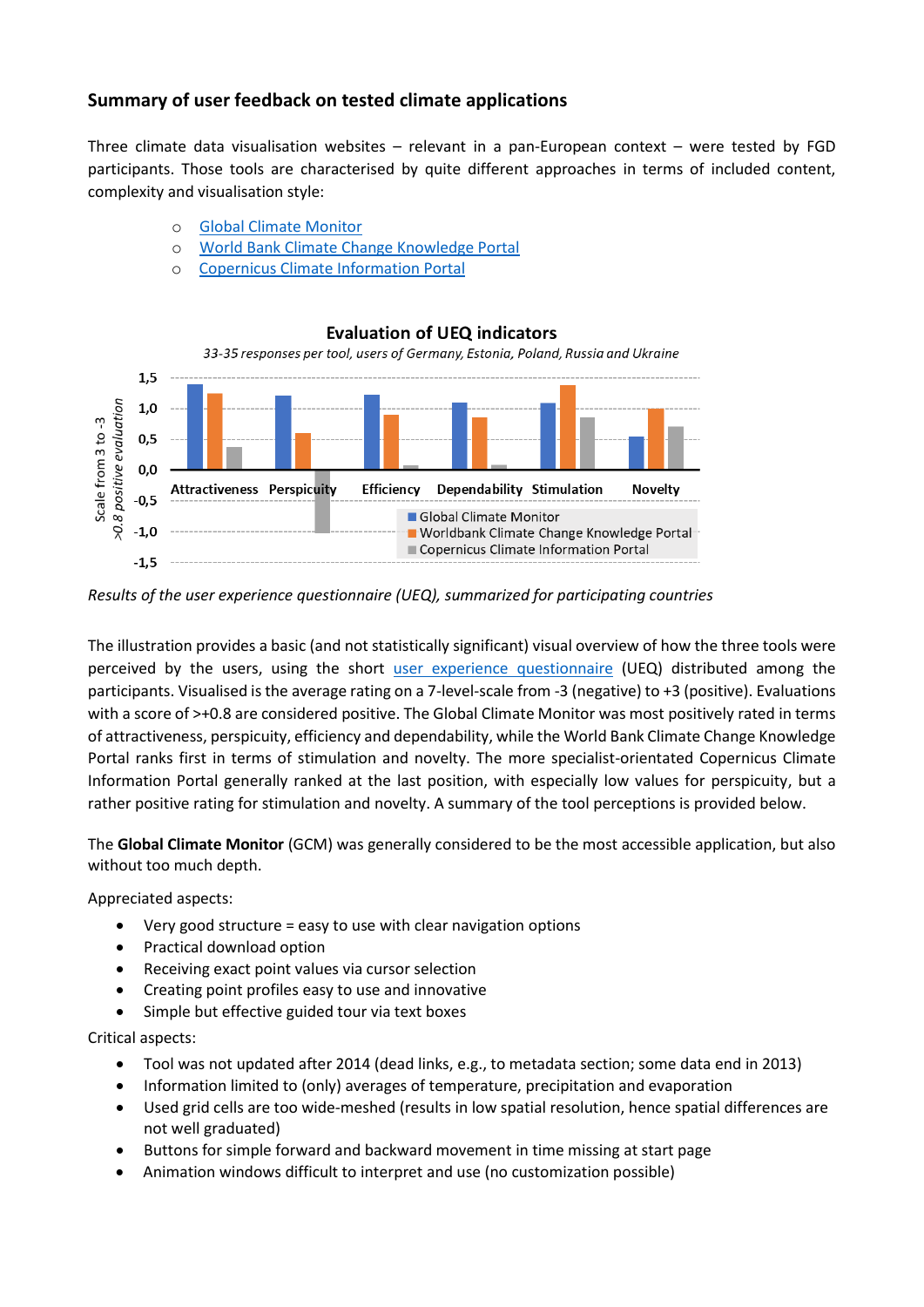The **Climate Change Knowledge Portal** (CCKP) of the World Bank provides general information on past and future climate (but without current data included) and contains additional information on sectors, impacts, adaptation, etc., beyond climatology.

Appreciated aspects:

- Simple overview of mean climate characteristics and changes for all countries and grid points globally
- For climate projections, large selection of different indices / scenarios with clear visualizations
- Comparison of climatic and socio-economic aspects possible via slide controls
- Useful sectoral summaries per country incl. expected climatic changes and implications on sectors
- Tutorial videos provide good overviews of tool functionalities

#### Critical aspects:

- Cartographic representation evaluated as not particularly original
- Only long-term average data used, no data from individual years or periods
- For past climate, only information on mean temperature and precipitation (and no other elements) available
- Separation of water catchment areas spatially not differentiated and logical (at least in Europe)
- Comparisons of time series between different locations not possible

The **Climate Information Portal** (CLIPC) by Copernicus was generally considered to be the most complex application – its diverse (and meaningful) content needs to be explored over time. (Tailored) training sessions for a faster and more in-depth exploration of its functionality would be needed.

Appreciated aspects:

- Logical choice of content based on themes and parameters
- Contains a lot of interesting and important data (long list of variables and indices)
- Contains some unique functions (comparing and combining functions) for advanced users

Critical aspects:

- The too large complexity right from the beginning is seen as main problem = not intuitive enough and difficult to understand even when using tutorial videos
- Level selection and activation not considered intuitive
- Need of selecting appropriate climate models from a list of complex model denominations as precondition of most evaluations overwhelms most non-climatologist users (expert knowledge required for meaningful decisions)
- Compare and combine functions also difficult to use without expert knowledge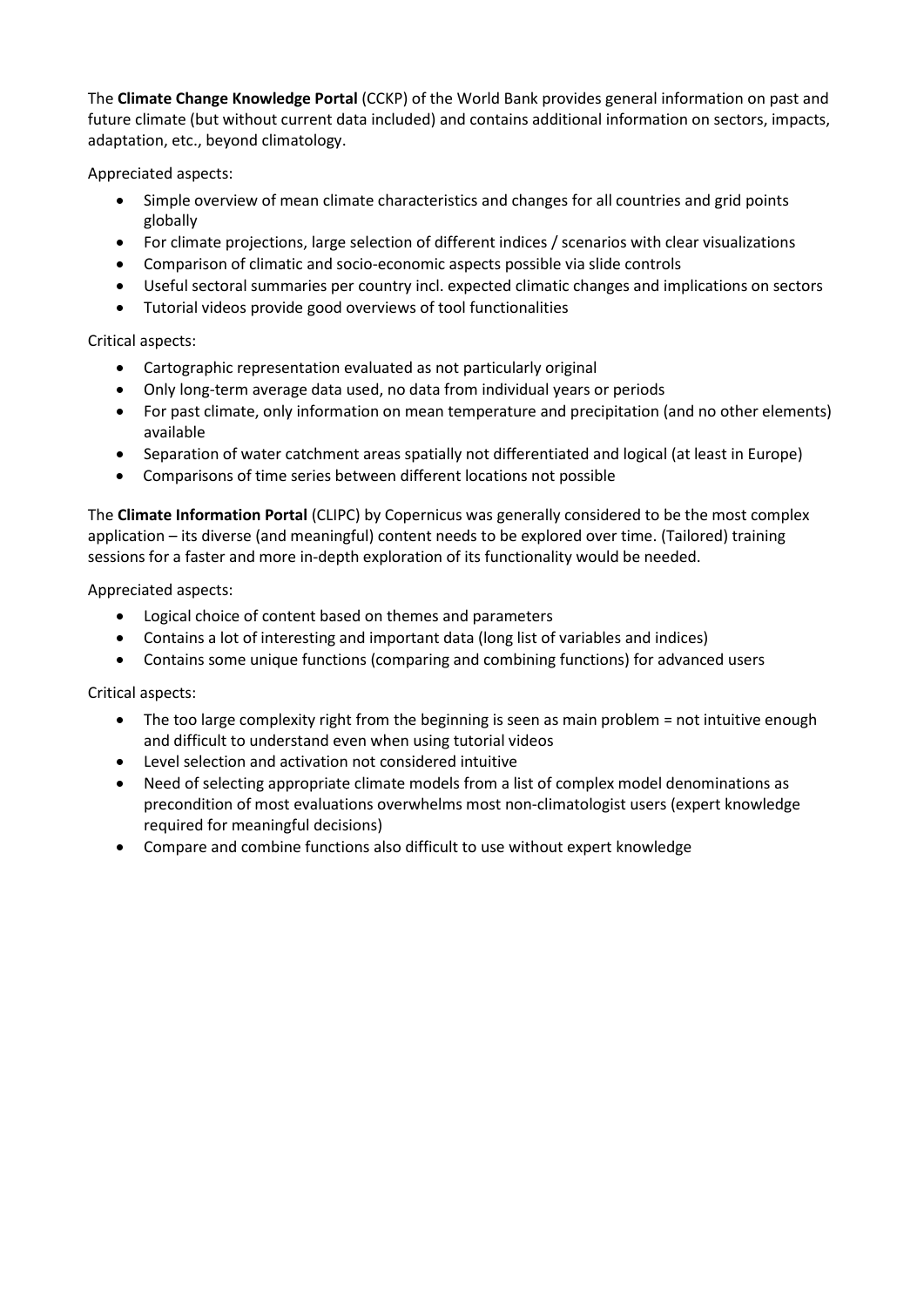# **Summary of user recommendations and preferences**

The following qualitative summary and interpretation of user feedback is mainly based on results of the FGD across the five countries (*with a few clarifications and additions based on the previous ClimVis survey included, in italics*). The feedback is grouped by themes and will guide us during the future development of the ClimVis tool.

## **Target groups:**

- Data users focus on data details and their availability *(specialist tools)*, while information users focus on visualised (and interpreted) climate information *(ClimVis focus)*
- User needs and feedback even by those belonging to a common group (like teachers) differs widely, e.g., regarding portal content, functionality and complexity: impossible to fulfil all demands in one tool
- ClimVis needs to develop a clearer focus (and delimitation) of the intended target groups to account for the very large diversity of stakeholder demands
- The ClimVis tool cannot fulfil every demand, therefore provide good international and national links to complementing tools/information → *ClimVis provides a collection of international and national tools as added value to users: as links on the future tool page (to be extended with time) and additionally as Excel file with summary of tool characteristics [\(already online,](https://cdn.sei.org/wp-content/uploads/2021/09/climate-information-tools-europe-web.xlsx) status summer 2021).*

#### **Language:**

- Almost all users prefer their national language (simpler and more convenient), while English is accepted primarily in an academic environment
- Some use automatic translations in their browser to enable access in their own language, but this is only partly leading to accurate and/or clear results and only seen as expedient as long as no sufficient information tool in own national language is available
- As alternative to a multilingual tool, users suggest that access to top levels should be provided in national languages (*degree of possible realisation within ClimVis needs to be discussed*), while more in-depth (meta) information can be provided in English ("is a scientific international project")
- School context: different demands exist by different age groups or school types (e.g, primary school students need native language access, while English may be acceptable in final years in gymnasium)

#### **Access:**

- Usage and navigation must work well on very different devices
	- o screen size and device purpose: PC vs. tablet vs. smartphone
	- o browsers: Chrome, Edge, Firefox ...
	- o operation system: Microsoft, Apple, Google …
	- o manufacturers: Samsung, Apple, Huawei …
- Gradual increase in tool complexity via layer structure is not only intuitive, but also useful from the perspective of technological diversity
- Access for people with limited internet connection speed needs to be ensured (time consuming loading discourages users), e.g., by diversifying degree of presented information per layer
- Use in class: lessons may (still) be conducted in a computer room (PC, laptop), but tablets are more and more introduced, or smartphones used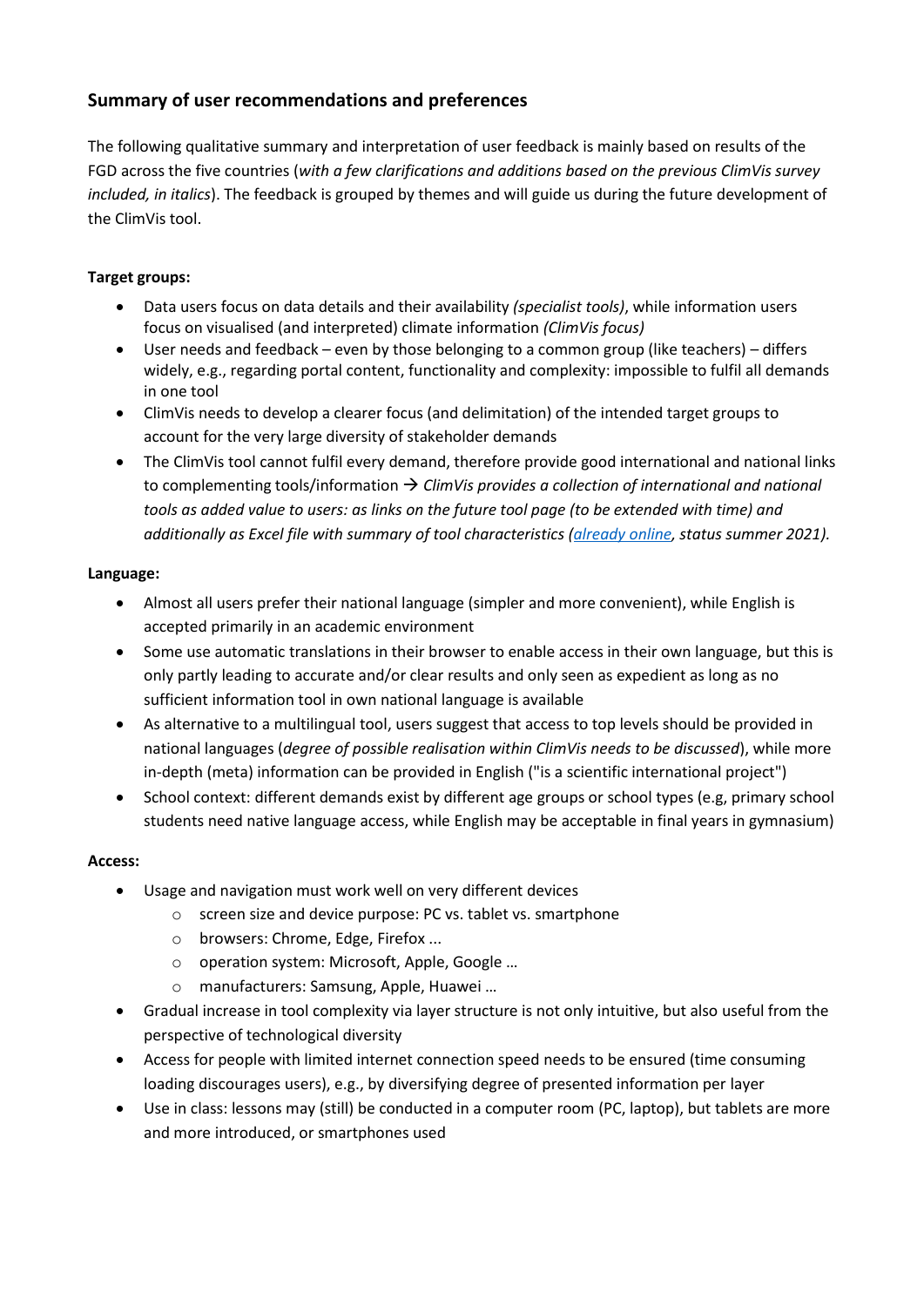#### **Tutorials:**

- Best practice: GCM's text tutorial and CCKP introductory videos
- Short tutorial videos (2-3 minutes) recommended, providing an efficient overview of the functionality and content of the site (better several short videos than one long one)
- Other, slightly longer (3-5 minutes) videos recommended for special functions and topics
- 1-2 hour training courses or webinars are considered adequate to convey in-debth-knowledge about usability, content, special context and application examples, but live sessions may be difficult to schedule → *ClimVis will later record and provide such sessions on the webpage*
- Long texts (e.g., with explanations of results or methods) are seen as discouraging on top layers, but they can still be provided (in case needed) to convey background information
- *ClimVis strategy: text tutorial in GCM style as well as a short introductory tutorial (<3min) on the start page; provide further tutorials on special topics and / or case studies on special tutorial page; here, also meaningful webinars should be hosted*

#### **Start page and navigation**

- Start page access needs to be as simple as possible: create intuitive entry, then increase complexity by layer level (and provide meta level information etc.)
- All available data, themes and categories should be easily accessible from the start page
- Menu: easily understandable pictograms are important
- Reduce number of necessary clicks (avoid redundancies)
- If possible and applicable include easy to use search engine
- Access own location: a) Geolocation as a button, which can be used to get quickly to your city / area and alternatively b) enter a location
- Best practice: intuitive entry with little complexity ideal (like GCM); Access to CCKP via buttons is viewed as rather unfavourable
- *ClimVis strategy: display "the big picture" via a Pan-European map (start page), then allow for zooming options to access regional and local information*

#### **Display and comparison options, and customisation**

- Division into geographical units (countries, regions, catchments) seen as intuitive and inviting
- Include meaningful animation functions (e.g. map animations of monthly, annual or decadal climatic developments, annual cycle etc.; allow for customisation of animation speed and content)
- Provide short and clear descriptive texts that update automatically with new data
- Include simple comparison options for parameters (like minimum and maximum temperature), time frames (like reference periods or 2-3 years) and stations/regions – such options are seen as important, but hardly available in the current tool landscape
- Allow comparison of 2 or more climate diagrams (temperature and precipitation) for regions, larger cities or capital cities (e.g., useful in education and communication) – connected to a general climatic overview and climatic changes over time (e.g., compare reference periods 1961-1990 and 1991-2020)
- Intuitive, creative ideas are welcomed and will increase usability and user satisfaction (e.g. comparison via two images next to each other, but also sliders, overlay, etc.)
- Important remark regarding comparison functions: zoom option should affect both images at the same time (and not just one, so that identical changes need to be applied to two or more images like in CLIPC)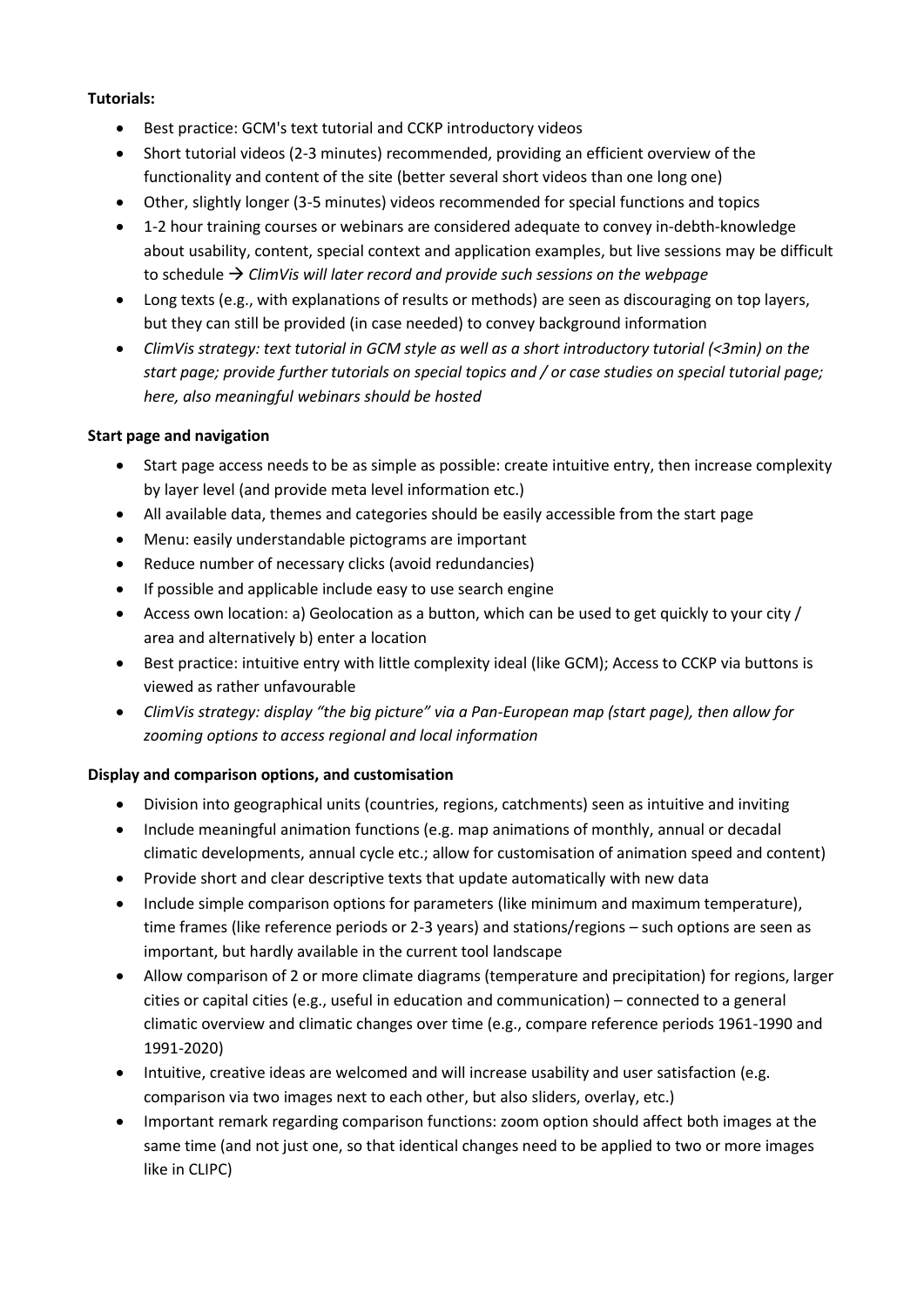- Options to customise content are welcomed: the most common settings must be displayed by default, but as many (intuitive) adjustment options as possible should be available for expert users (hardly available in current applications): e.g. via an expert button
	- o Graphical adjustments: legend, colouring, heading, axis scaling, labelling etc. to create customised illustrations for communication and decision-making purposes
	- o Content adjustments: adjustment of reference periods (length, time frame), displayed time frame etc.
- (only) in order to save and re-use customised choices and adjustments: provide user login options
- Best practice: often mentioned innovative functions of the 3 tested tools
	- $\circ$  GCM: selecting a point on the map and displaying time series; profile function
	- o CCKP: comparison of climatic aspects with socio-economic aspects using sliders
	- o CLIPC: compare / combine functions (for advanced users)
- *ClimVis should include, advance, and develop such useful display and compare options (can be expanded and optimized over time according to user feedback)*

#### **Data issues and clarity:**

- Provide data download options for points (locations) and geographic regions
- Data download: progress on data and file download needs to be indicated
- All scientific content should be explained, e.g., via mouseover (e.g., climate scenarios and models, used methods)
- Data set names (especially valid for climate models) need to be clear/understandable for users to allow informed working with them (currently this is often unclear for "normal users" without modelling experience; e.g., in CLIPC)
- In case of inclusion of different data sets: provide the most robust data (possibly including ensemble information) as an introduction; followed by the opportunity to go into detail including meta information (presentation of various model outputs as expert mode)

# **Spatio-temporal resolution:**

- Strongly expressed demand to select weather stations (locations) instead of grid data ("it is more intuitive to click on a specific (measuring) location than a grid point whose data origin is unclear") – *could be approached in ClimVis via choice of grids or towns (but related data would be the same at least in the first tool version: grid data as basis for both)*
- Spatial resolution of 0.1 ° (11 km) is sufficient for most users at the European level: Users are aware that higher resolution (taking in the lower resolution of the input data) no longer brings spatial knowledge gain and that for higher-resolution data they must use higher-resolution national or regional sources (if available)
- Daily data resolution is sufficient for most users (clearly expressed and justified concerns about the quality of hourly data at the European level, if available at all)

# **Metadata:**

- Meta information are seen as extremely valuable to prove and illustrate the reliability and creditability of the application
- Must contain at least the data source and information on uncertainties
- Should be easily accessible from the displayed images / layers
- Intuitive and easy access for metadata needed, e.g. using pictograms or visualisations providing an overview for the entire area to explore in which region a dataset is uncertain or certain; followed